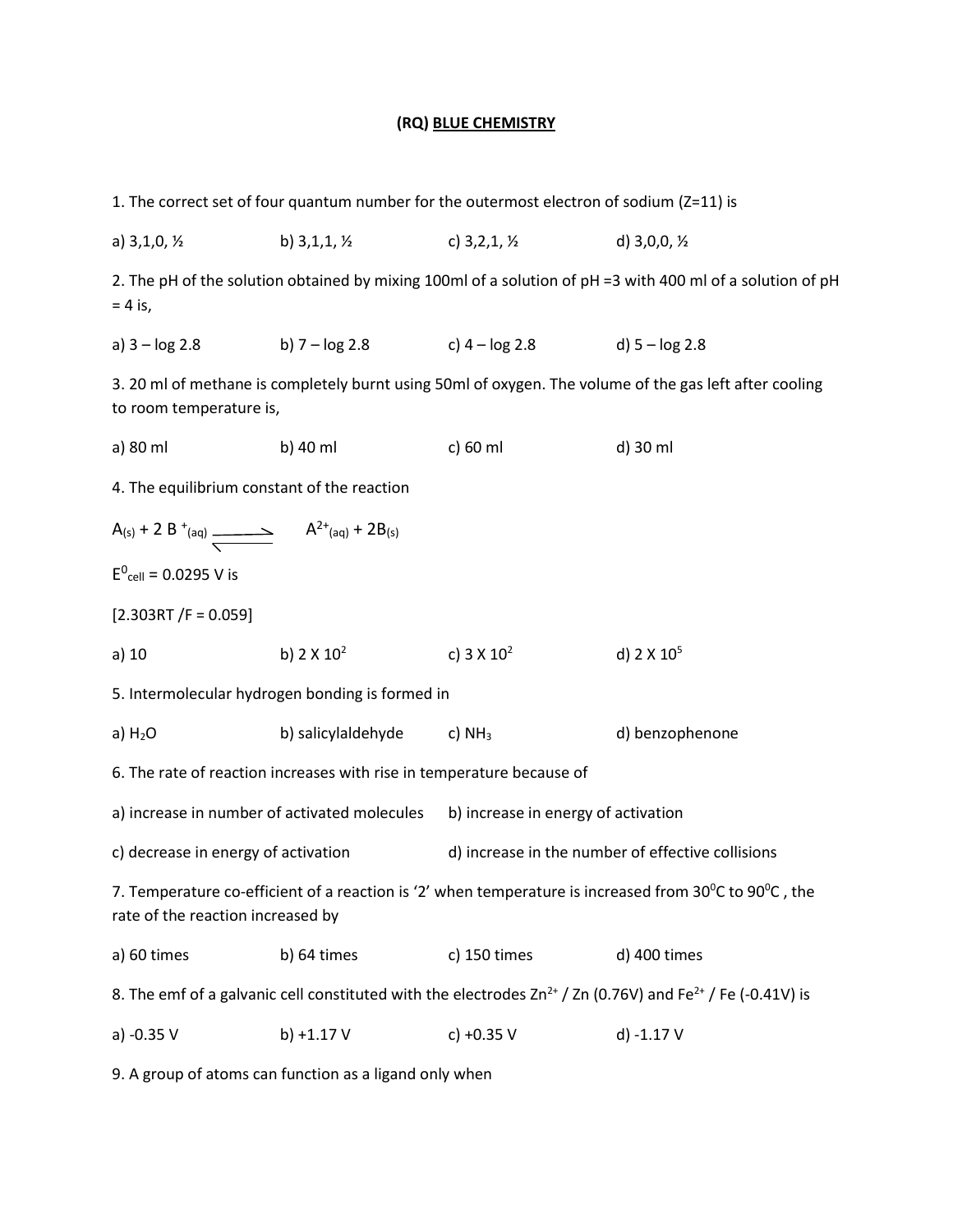a) it is a small molecule b) it has an unshared electron pair c) it is a negatively charged ion d) it is a positively charged ion 10. Acetone and proponal are a) functional isomers b) position isomers c) geometrical isomers d) optical isomers 11.  $C_6H_5COCl$  / base  $X$  Nitration Y (Major product) OH



### 12. The compound that reacts the fastest with sodium methoxide is



13. The pair of compounds having identical shapes for their molecule is

a) CH<sub>4</sub>, SF<sub>4</sub> b) BCl<sub>2</sub>, ClF<sub>3</sub> c) XeF<sub>2</sub>, ZnCl<sub>2</sub> d) SO<sub>2</sub>, CO<sub>2</sub> 14. Iodoform reaction is answered by all except a) CH<sub>3</sub>-CH(OH)-CH<sub>2</sub>-COOH b)CH<sub>3</sub>CHO c) CH<sub>3</sub>-CH<sub>2</sub>OH d) CH<sub>3</sub>-CH<sub>2</sub>OH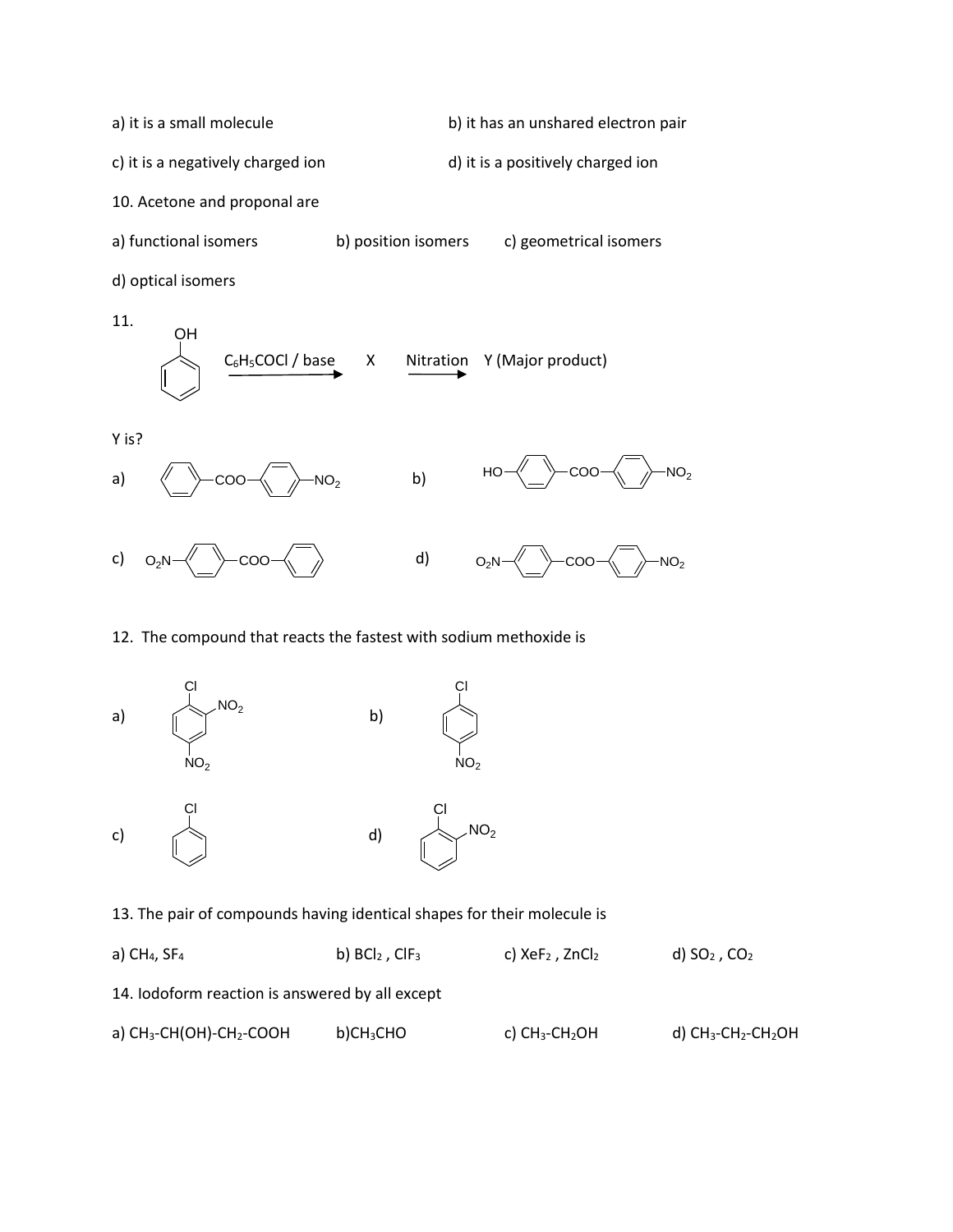15. C<sub>6</sub>H<sub>5</sub>COOH **NH<sub>3</sub>**, Heat P NaOBr Q Conc. H<sub>2</sub>SO<sub>4</sub>, Heat to 460K R R is, a) o-bromosulphanilic acid b) Sulphanilamide c) Sulphanilic acid

d) p-bromosulphanilamide

#### 16. X Ozonolysis, (Reductive ) Y+Z

Y can be obtained by Etard's reaction. Z undergoes disproportionation reaction with concentrated alkali. X could be

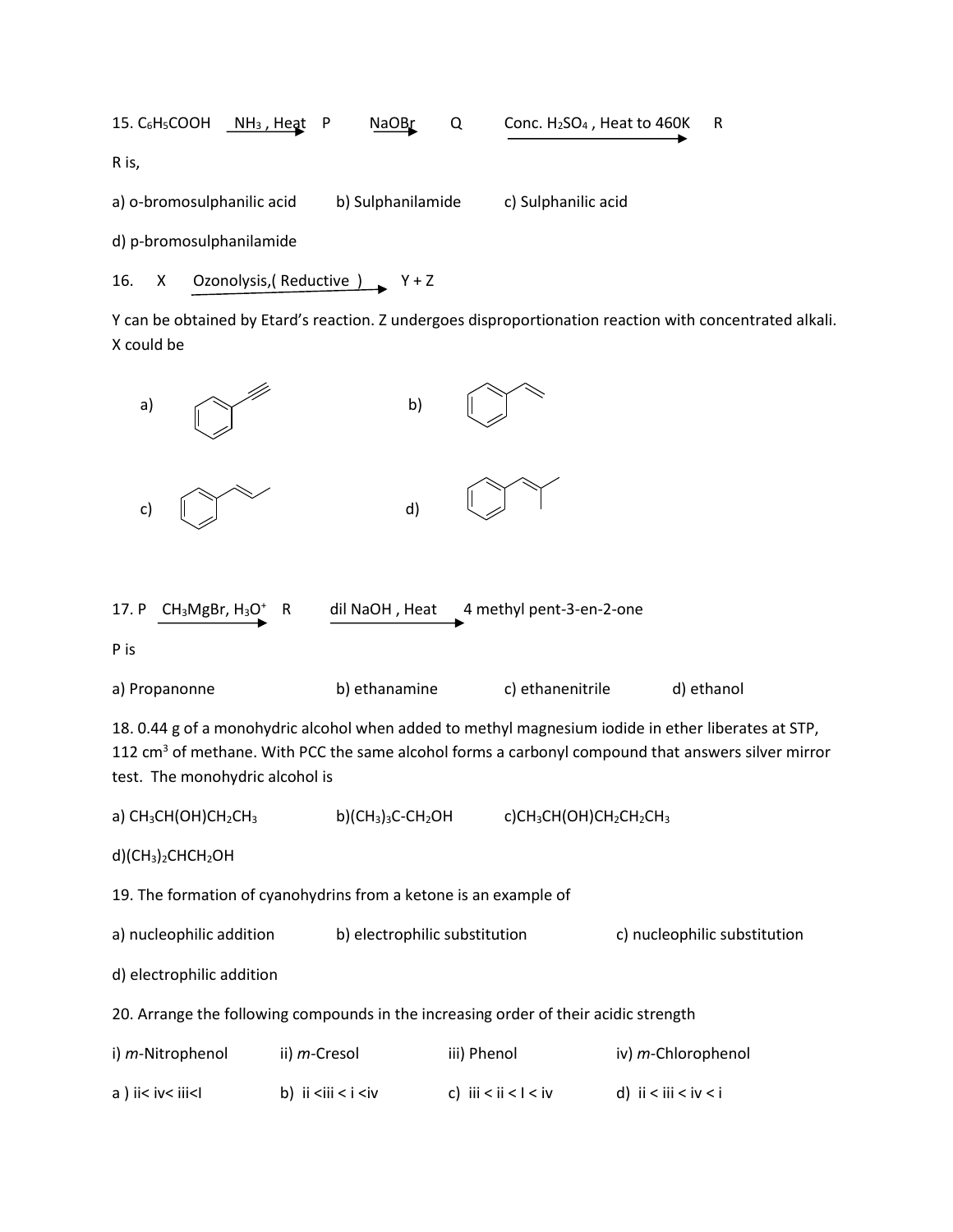| final product is,                                                                                                                   |                                                                                         |                                |                                                                | 21. Acetic acid is treated with Ca(OH) <sub>2</sub> and the product so obtained is subjected to dry distillation. The |  |
|-------------------------------------------------------------------------------------------------------------------------------------|-----------------------------------------------------------------------------------------|--------------------------------|----------------------------------------------------------------|-----------------------------------------------------------------------------------------------------------------------|--|
| a) Propanal                                                                                                                         | b) ethanol                                                                              | c) ethanal                     |                                                                | d) propanone                                                                                                          |  |
|                                                                                                                                     | 22. One of the following conversion results in the change of hybridization and geometry |                                |                                                                |                                                                                                                       |  |
| a) $NH_3$ to $NH_4$ <sup>+</sup>                                                                                                    | b) $H_2O$ to $H_3O^+$                                                                   | c) CH <sub>4</sub> to $C_2H_6$ |                                                                | $d)BF_3$ to $BF_4$                                                                                                    |  |
| 23. Adenosine is an example of                                                                                                      |                                                                                         |                                |                                                                |                                                                                                                       |  |
| a) Purine base                                                                                                                      | b) nucleoside                                                                           | c) nucleotide                  |                                                                | d) pyrimidine base                                                                                                    |  |
| 24. Glycogen is                                                                                                                     |                                                                                         |                                |                                                                |                                                                                                                       |  |
| a) a structural polysaccharide                                                                                                      |                                                                                         |                                |                                                                | b) structurally similar to amylopectin but extensively branched                                                       |  |
| c) a polymer of ß-D-glucose units                                                                                                   |                                                                                         |                                |                                                                | d) structurally very much similar to amylopectin                                                                      |  |
| 25. Which of the following aqueous solution has the highest freezing point                                                          |                                                                                         |                                |                                                                |                                                                                                                       |  |
| a) 0.01M NaCl                                                                                                                       | b) 0.01m Na2SO <sub>4</sub>                                                             | c) 0.1 M sucrose               |                                                                | d) 0.1 M NaCl                                                                                                         |  |
| 26. The emf of the three galvanic cells are represented by $E_1$ , $E_2$ and $E_3$                                                  |                                                                                         |                                |                                                                |                                                                                                                       |  |
| I) Zn / Zn <sup>2+</sup> (1M) // Cu <sup>2+</sup> (1M) / Cu                                                                         |                                                                                         |                                | II) Zn / Zn <sup>2+</sup> (0.1M) // Cu <sup>2+</sup> (1M) / Cu |                                                                                                                       |  |
| III) Zn / Zn <sup>2+</sup> (1M) // Cu <sup>2+</sup> (0.1M) / Cu                                                                     |                                                                                         |                                |                                                                |                                                                                                                       |  |
| Which of the following is true?                                                                                                     |                                                                                         |                                |                                                                |                                                                                                                       |  |
| a) $E_1 > E_2 > E_3$ b) $E_3 > E_2 > E_1$ c) $E_3 > E_1 > E_2$ d) $E_2 > E_1 > E_3$                                                 |                                                                                         |                                |                                                                |                                                                                                                       |  |
| 27. The hybridization of atomic orbitals of the transition metals in the following complexes are<br>respectively                    |                                                                                         |                                |                                                                |                                                                                                                       |  |
| [Fe $(H_2O)_6]^{3+}$ , $[Co(NH_3)_6]^{3+}$ , $[Ni(CN)_4]^{2-}$ , $[Ni(CO)_4]$                                                       |                                                                                         |                                |                                                                |                                                                                                                       |  |
| a) $d^2sp^3$ , $sp^3d^2$ , $dsp^2$ , $sp^3$ b) $sp^3d^2$ , $d^2sp^3$ , $sp^3$ , $dsp^2$ c) $sp^3d^2$ , $d^2sp^3$ , $dsp^2$ , $sp^3$ |                                                                                         |                                |                                                                |                                                                                                                       |  |
| d) $d^{2}sp^{3}$ , $sp^{3}d^{2}$ , $sp^{3}$ , $dsp^{2}$                                                                             |                                                                                         |                                |                                                                |                                                                                                                       |  |
| 28. The increasing order of boiling points of the following compound is,                                                            |                                                                                         |                                |                                                                |                                                                                                                       |  |
| I) 1,2-dihydroxybenzene                                                                                                             |                                                                                         | II) 1,3-dihydroxybenzene       |                                                                | III) 1,4-dihydroxybenzene                                                                                             |  |
| $a)$ $II < I < III$                                                                                                                 | $b)$ $I < III < II$                                                                     |                                | $c$ ) $l < II < III$                                           | d) $III < II < I$                                                                                                     |  |

29. The IUPAC name of the given compound is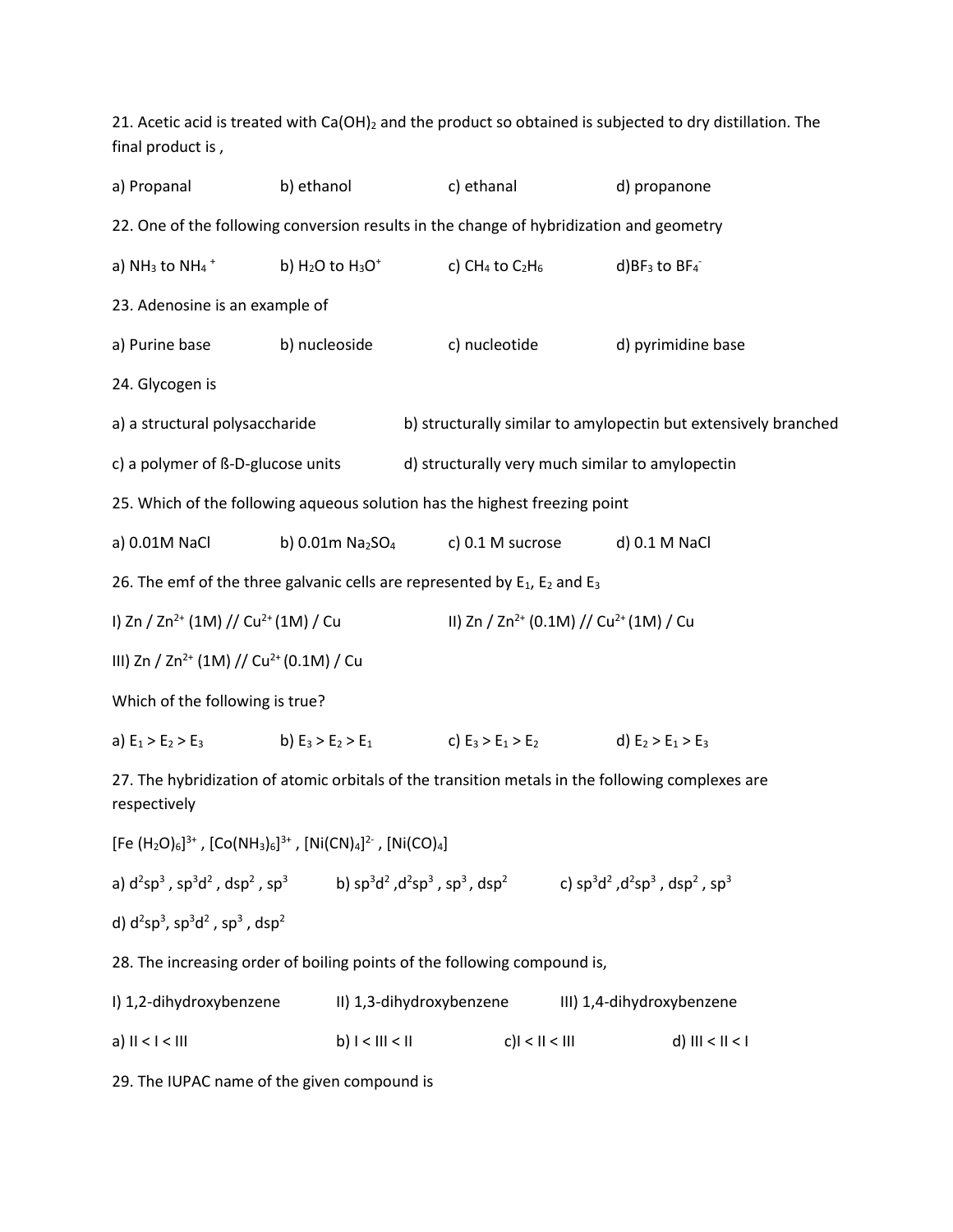

- a) 2,4,4 trimethyl-hex-5-ene-5-ol b) 3,3,4,4-tetramethylbut-1-en-2-ol
- d) none of the above c) 3,3,5-trimethylhex-1-en-2-ol
- 30. Which of the following statement is not true
- a) Ampicillin is a natural antibiotic
- b) Aspirin is both analgesic and antipyretic
- c) Sulphadiazine is a synthetic antibacterial drug
- d) Soma disinfectant can be used as antiseptics

31. 
$$
\underbrace{HCN, HCl/A|Cl_3}_{}
$$
 X 
$$
\underbrace{(CH_3CO)_2O, CH_3COONa}_{}
$$
 Y

d)

X and Y are respectively



`0  $\overline{0}$ c)

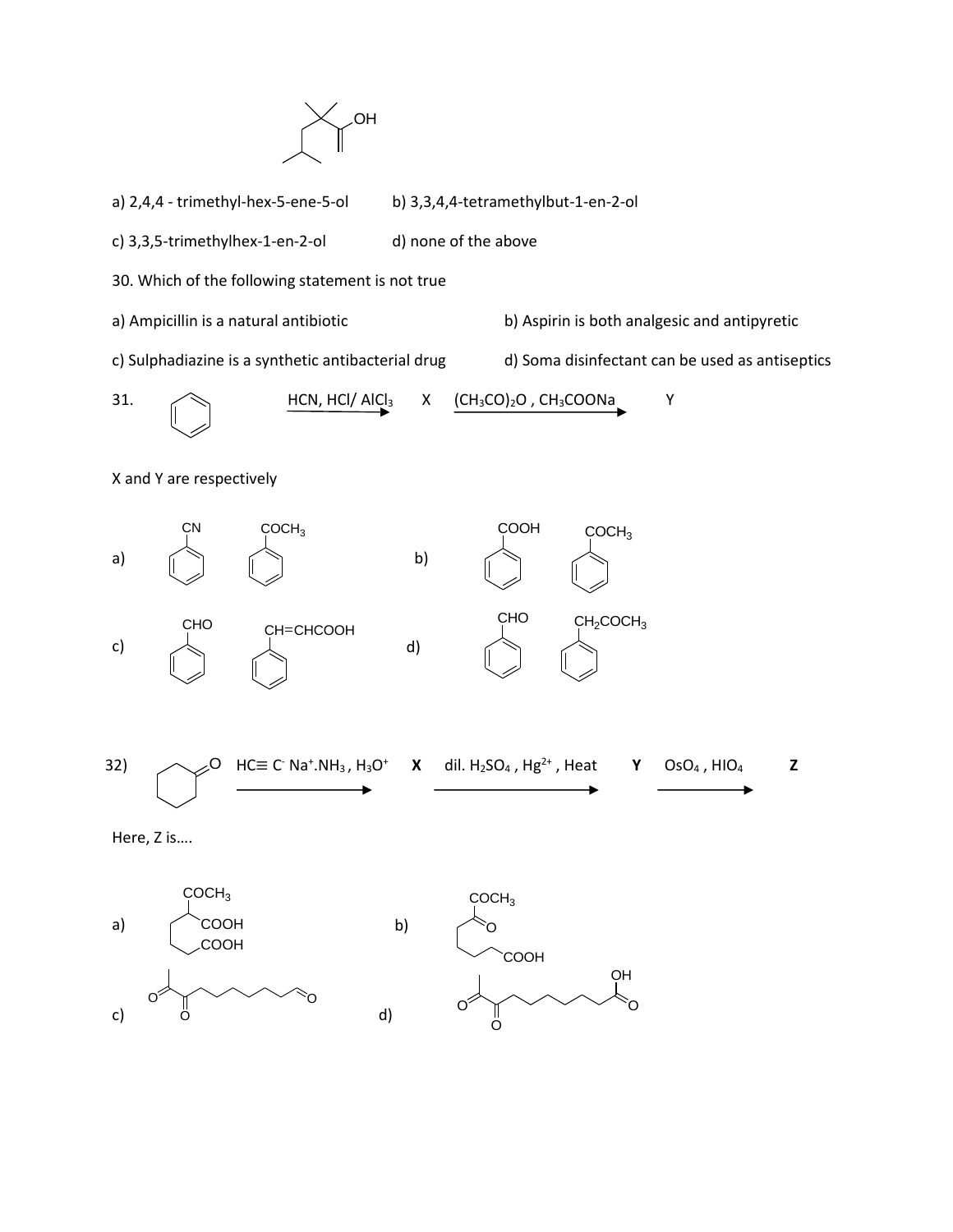33. Which of the following equation depicts reducing nature of  $H_2O$ 

a) 2 [Fe(CN)6] 4- + 2 H<sup>+</sup> + H2O2 2[Fe(CN)6] 3- + 2 H2O b)  $I_2$  + H<sub>2</sub>O + 2 OH<sup>-</sup>  $21 + 2 H_2O + O_2$ c)  $Mn^{2+} + H_2O_2$  $Mn^{4+} + 2 OH^{-}$ d) PbS + 4  $H_2O_2$  PbSO4 + 4  $H_2O$ 

34. Which of the following does not give n-ethyl cyclopentyl amine as major product

a) 
$$
[-NH_2 + CH_3CHO
$$
  
\nb)  $[-O + CH_3CH_2NH_2$   
\nc)  $[-C \times \frac{Cl \cdot CH_3CH_2NH_2}{P \text{yridine}}]$   
\nd)  $[-CH_3COCl \times \frac{(i) \text{LiAlH}_4 \cdot Et_2O}{(ii) H_2O}]$   
\nd)  $[-NH_2 \frac{CH_3COCl}{P \text{yridine}}]$   
\ne)  $\frac{(i) \text{LiAlH}_4}{(ii) H_2O}$ 

35. Which class of drugs is used in sleeping pills

a) Analgesic b) Tranquilizer c) Antibiotic d) antihistamine

36. Which of the following statement is correct when a mixture of NaCl and  $K_2Cr_2O_7$  is gently warmed with conc.  $H<sub>2</sub>SO<sub>4</sub>$ 

a) A deep red vapour is evolved

b) The vapour when placed into NaOH solution gives a yellow solution of Na<sub>2</sub>CrO<sub>4</sub>

c) Chlorine gas evolved

d) Chromyl chloride is formed

37. Which of the following will undergo aldol condensation:

a) Acetaldehyde b) Propanaldhyde

c) Benzaldehyde d) Trideuteroacetaldehyde

38. Tautomerism is exhibited by



O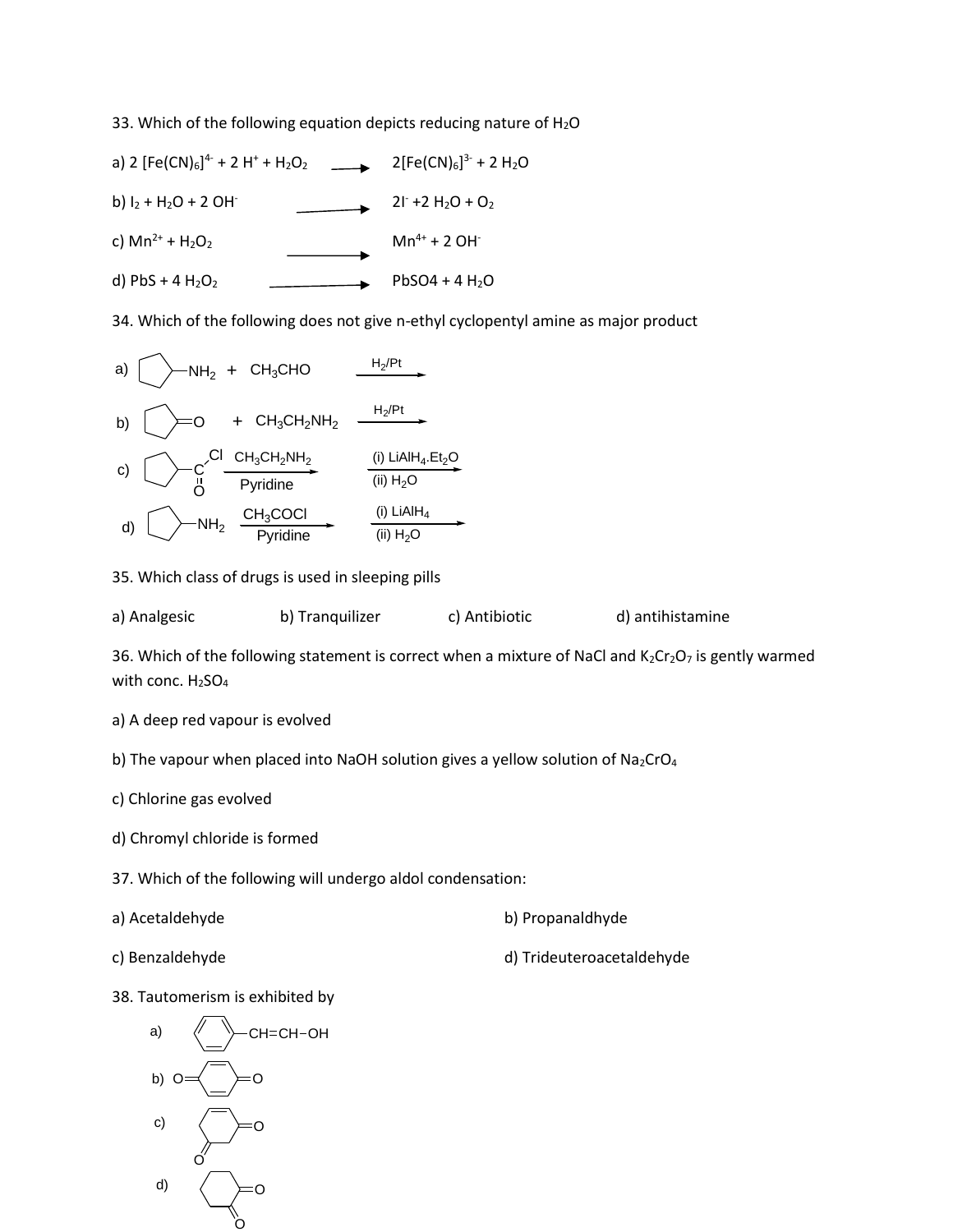39. Which of the following statement is correct

a) The pH is  $1.0 \times 10^{-8}$  M solution of HCl is 8

b) The conjugate base of H<sub>2</sub>PO  $_4$  is HPO $_4$ <sup>2-</sup>

c) Autoprotolysis constant of water increase with temperature

d) When a solution of a weak monoprotic acid is titrated against a strong base at half neutralization point,  $pH = (1/2) pKa$ 

40. The correct order of increasing C-O bond length of CO,  $CO_3^2$  and  $CO_2$  is

a)  $CO_3^2$  <  $CO_2$  <  $CO$  b)  $CO_2$  <  $CO_3$ b)  $CO_2 < CO_3^2 < CO$  c)  $CO < CO_3^2 < CO_2$  $2<sup>2</sup> < CO_2$  d) CO < CO<sub>2</sub> < CO<sub>3</sub><sup>2-</sup>

41. The oxidation number of sulphur in  $S_8$ ,  $S_2F_2$ ,  $H_2S$  respectively are

a) 0 , +1 and -2 b) +2, +1 and -2 c) 0 , +1 and +2 d) -2 , +1 and -2

42. The geometry of  $Ni(CO)_4$  and Ni (PPh<sub>3</sub>)<sub>2</sub> Cl<sub>2</sub> are

a) Both square planar b) Tetrahedral and square planar respectively

c) both tetrahedral d) square planar and tetrahedral respectively

43. A solution of (+) 2 chloro-2-phenyl ethane in toluene racemises slowly in the presence of small amount of SbCl<sub>5</sub>, due to the formation of

a) Carbanion b) carbene c) free- radical d) carbocation

44. The following statement is (are) correct

a) A plot of log  $K_p$  v/s 1/T is linear

b) A plot of log [X] v/s time is linear for a first order reaction,  $X \rightarrow \mathbb{P}$  P

c) A plot of log P v/s 1/T is linear at constant volume

d) A plot of P v/s 1/V is linear at constant temperature

45. The correct order of acidic strength is

a)  $Cl_2O_7 > SO_2 > P_4O_{10}$  b)  $CO_2 > N_2O_5 > SO_3$  c)  $Na_2O > MgO > Al_2O_3$ 

d)  $K<sub>2</sub>O > CaO > MgO$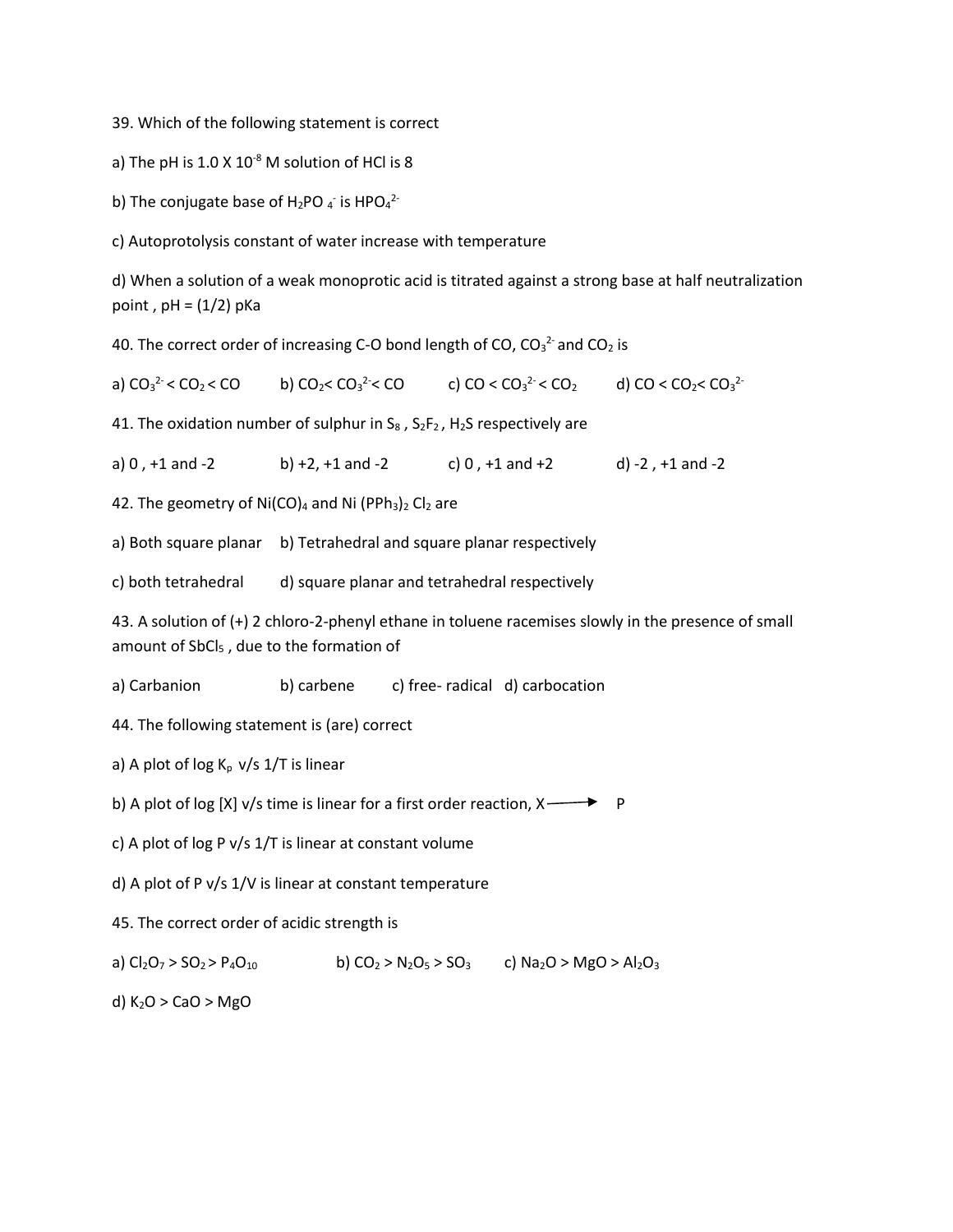46. Electrolytic reduction of alumina to aluminium by Hall-Heroult process is carried out

a) in the presence of NaCl b) in the presence of fluoride

c) in the presence of cryolite which forms a melt with lower melting temperature

d) in the presence of cryolite which forms a melt with higher melting temperature

47. For the reversible reaction N<sub>2</sub> (g) + 3 H<sub>2</sub> (g)  $\implies$  2 NH<sub>3</sub> (g) at 500 <sup>o</sup>C, the value of Kp is 1.44 X 10<sup>-5</sup> when partial pressure is measured in atmosphere. The corresponding value of Kc with concentration in mol  $L^{-1}$  is

| a) $1.44 \times 10^{-5}$ / (0.082 X 500) <sup>-2</sup>  | b) 1.44 X 10 <sup>-5</sup> / (8.314X 773) <sup>-2</sup>  |
|---------------------------------------------------------|----------------------------------------------------------|
| c) 1.44 X 10 <sup>-5</sup> / (0.082 X 773) <sup>2</sup> | d) 1.44 X 10 <sup>-5</sup> / (0.082 X 773) <sup>-2</sup> |

48. Which one of the following statement is false?

a) Work is a state function

b) Temperature is a state function

c) Change in the state is completely defined when the initial and final states are specified

d) Work appears at the boundary of the system

49. Saturated solution of  $KNO<sub>3</sub>$  is used to make salt-bridge because

a) Velocity of  $K^+$  is greater than that of NO<sub>3</sub> b) Velocity of  $NO_3$  is greater than that of  $K^+$ 

c) Velocity of K<sup>+</sup> and NO<sub>3</sub> are nearly the same  $-d$ ) KNO<sub>3</sub> is highly soluble in water

50. The common features among the species CN<sup>-</sup>, CO and NO<sup>+</sup> are

- a) bond order three and isoelectric b) bond order three and weak field ligands
- c) bond order two and  $\pi$  acceptors d) isoelectric and weak field ligand

51. For  $H_3PO_3$  and  $H_3PO_4$  the correct choice is

- a)  $H_3PO_3$  is dibasic and reducing b)  $H_3PO_3$  is dibasic and non reducing
- c)  $H_3PO_4$  is dibasic and reducing d)  $H_3PO_3$  is tribasic and non reducing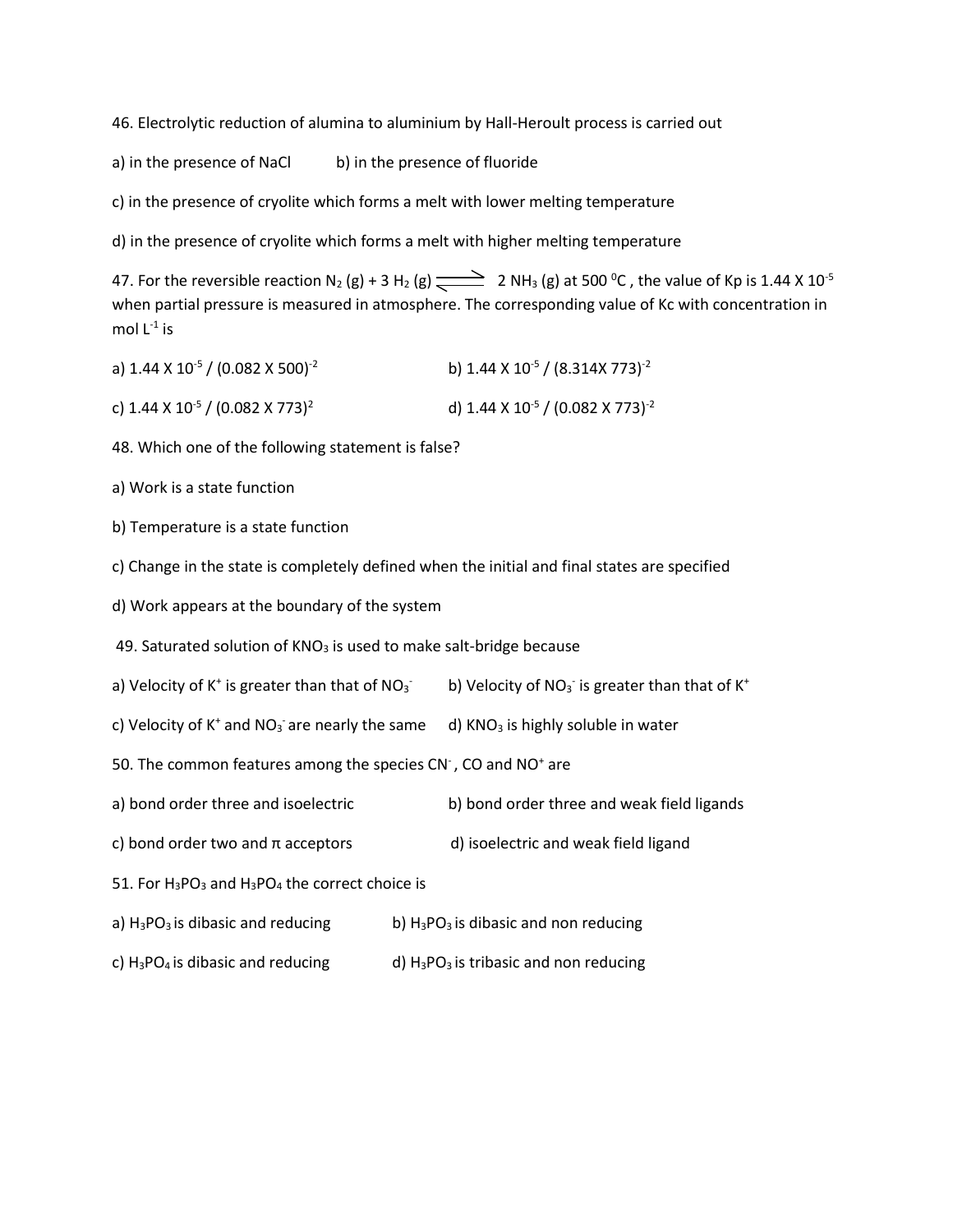

53. H<sub>3</sub>BO<sub>3</sub> is

a) monobasic and weak lewis acid b) monobasic and weak Bronsted acid

c) monobasic and strong lewis acid all tribasic and weak Bronsted acid

54. <sup>23</sup>Na is the more stable isotope of Na. Find out the process by which <sup>24</sup> Na <sub>11</sub> can undergo radioactive decay



55. OH F  $H +$  Br<sub>2</sub>/CCl<sub>4</sub>  $-H<sub>2</sub>O$  $C_4H_8Br_2$ 

(5 such product are possible)

How many structures of F is possible?

(a) 2 (b) 5 (c) 6 (d) 3

56. 2-phenyl propene on acidic hydration gives

a) 2-phenyl-2-propanol b) 2-phenyl-1-propanol

c) 3-phenyl-1-propanol d) 1-phenyl-2-propanol

57. The order of reactivity of phenyl magnesium bromide with the following

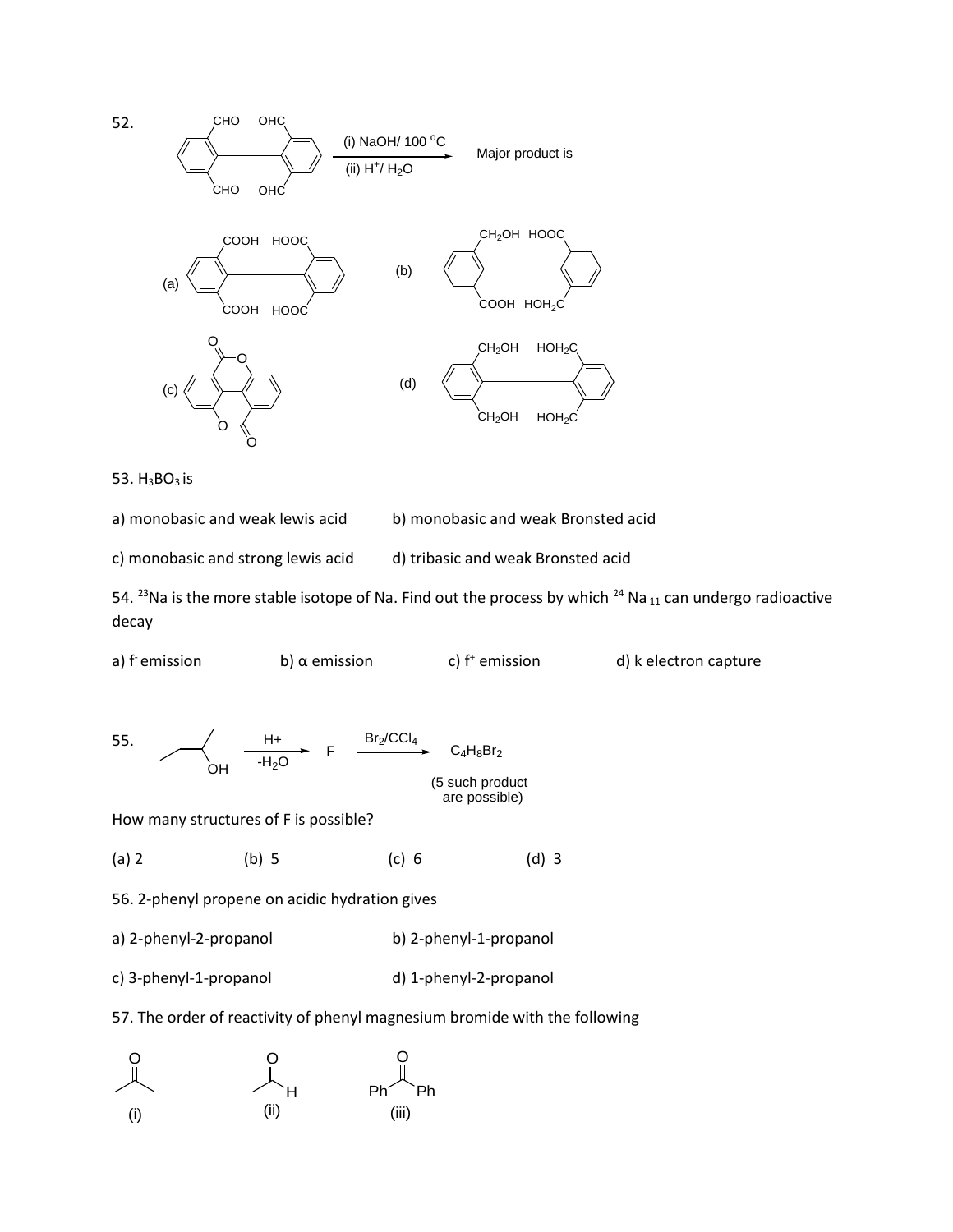|  | a) $  >   >  $ | $b)$   >     > | $c)$ $  >$ $  >$ $  $ | d) All react with same rate |
|--|----------------|----------------|-----------------------|-----------------------------|
|--|----------------|----------------|-----------------------|-----------------------------|

|                                                                                                                                         |                     | 58. Spontaneous adsorption of a gas on solid surface is an exothermic process because |                 |
|-----------------------------------------------------------------------------------------------------------------------------------------|---------------------|---------------------------------------------------------------------------------------|-----------------|
| a) $\Delta$ H increases for system                                                                                                      |                     | b) $\Delta$ S increases for gas c) $\Delta$ S decreases for gas                       |                 |
| d) $\Delta$ G increases for gas                                                                                                         |                     |                                                                                       |                 |
| 59. The compound having tetrahedral geometry is                                                                                         |                     |                                                                                       |                 |
| a) $[Ni(CN)4]^{2-}$                                                                                                                     | b) $[Pd(CN)4]^{2-}$ | c) $[Pd(Cl)4]^{2-}$                                                                   | d) $[Ni(Cl)4]2$ |
| 60. 0.004M Na <sub>2</sub> SO <sub>4</sub> is isotonic with 0.01M glucose. Degree of dissociation of Na <sub>2</sub> SO <sub>4</sub> is |                     |                                                                                       |                 |
| a) 75 %                                                                                                                                 | $b)$ 50%            | c) 25 $%$                                                                             | D) 85 %         |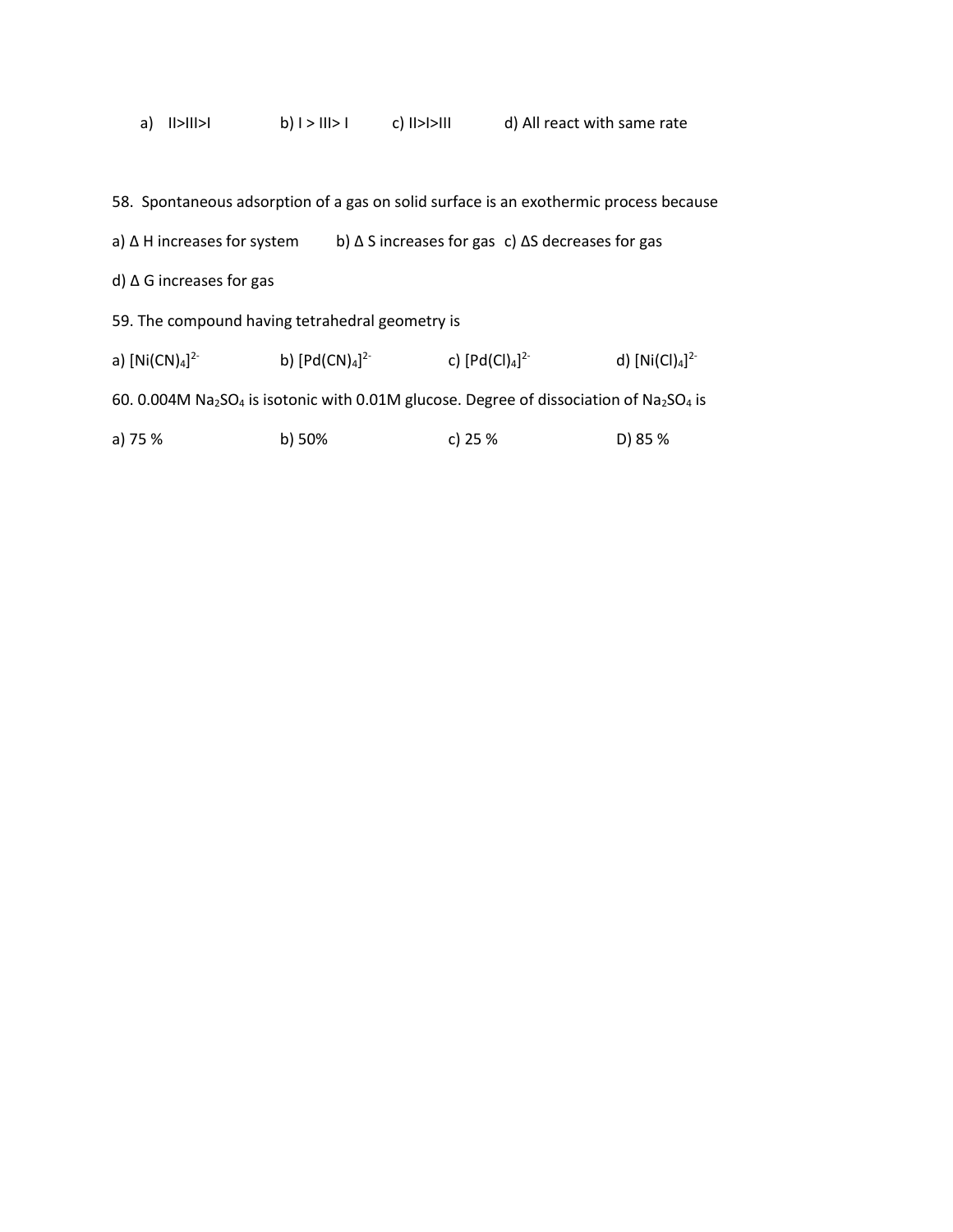## **Answer Blue**

- 1. d 2. c 3. d 4. a 5. b 6. a and d 7. b 8. c 9. b 10. a 11. a 12. a 13. c 14. d 15. c 16. b 17. c 18. b 19. a 20. d 21. d 22. d 23. b 24. b 25. a 26. d 27. c 28. c 29. c 30. a 31. c 32. c 33. b 34. c 35. b 36. b,c,d
- 37. a,b,d